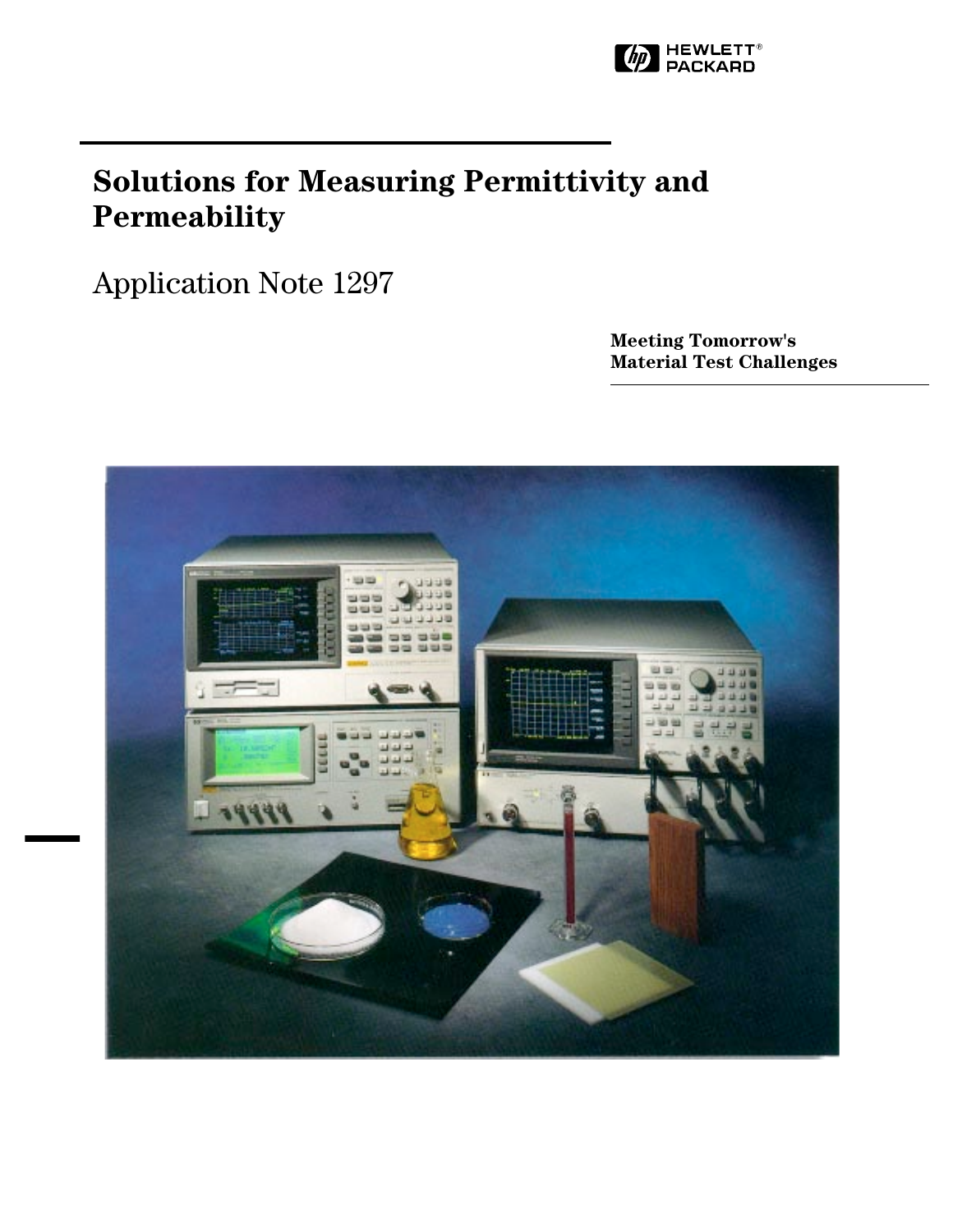# **Solutions For Your Application**

## **Selecting the Best Solution**

*Performance of base materials has a fundamental impact on the success of your end-product*

Whether you are looking for simple measurement hardware for QA, or need a sophisticated package with fixtures, instrumentation, and software to improve your design, HP has the right tools for you. For testing bulk materials you need fixtures, precise instrumentation, and perhaps software to analyze and output your test data in an user-definable format.

Fixtures are a vital link that allow an instrument to connect from the front panel to the material under test. Fixturing is never easy; your sample may be freezing cold or boiling hot, liquid or solid, thick or thin. Your testing could be at low frequencies, at millimeterwave, or somewhere in between. And so, you have to pick the right fixture for the right physical and electrical test conditions.

Instruments perform the actual material measurements using a number of techniques. LCR meters are an excellent choice when your

application requires a low frequency test at discrete points. Impedance analyzers have the benefits of extended frequency range, a synthesized source, and swept measurement capability. Network analyzers are the best solution for swept high frequency measurements.

The information on this page will assist you in understanding HP's wide range of test fixtures, instrumentation, and software. The figure depicts test complexity



#### **Application/Test Requirement**

|                              | <b>DC</b><br>Resistivity<br>Cell<br>(HP1500BB)<br>Page 3 | <b>Dielectric</b><br><b>Test Fixture</b><br>(HP16451B)<br>Page 3 | Liquid<br><b>Dielectric</b><br><b>Test Fixture</b><br>(HP16452A)<br>Page 4 | Dielectric<br>& Magnetic<br><b>Test Fixtures</b><br><b>HP16453A)</b><br>(HP16454A)<br>Page 4 | <b>Dielectric</b><br>Probe<br>System<br>(HP85070M)<br>Page 5 | <b>HP Material</b><br><b>Measurement</b><br><b>Seltware</b><br>(HP85071B)<br>Page 5 | <b>Other</b><br><b>Solutions</b><br>and Software<br>Page 5 |
|------------------------------|----------------------------------------------------------|------------------------------------------------------------------|----------------------------------------------------------------------------|----------------------------------------------------------------------------------------------|--------------------------------------------------------------|-------------------------------------------------------------------------------------|------------------------------------------------------------|
| <b>Absorber</b>              |                                                          |                                                                  |                                                                            |                                                                                              |                                                              | ٠                                                                                   | ٠                                                          |
| Ceramic                      | ٠                                                        | о                                                                |                                                                            | ٠                                                                                            | ٠                                                            |                                                                                     |                                                            |
| Fermentation                 |                                                          |                                                                  | ٠                                                                          |                                                                                              | $\overline{\bullet}$                                         |                                                                                     |                                                            |
| Film (thin)                  |                                                          | ٠                                                                |                                                                            | ٠                                                                                            |                                                              |                                                                                     |                                                            |
| Faad                         |                                                          |                                                                  | ٠                                                                          |                                                                                              | ٠                                                            |                                                                                     |                                                            |
| Gel, semi-solid              |                                                          |                                                                  |                                                                            |                                                                                              | ٠                                                            |                                                                                     |                                                            |
| Liquid                       |                                                          |                                                                  | ٠                                                                          |                                                                                              | ٠                                                            |                                                                                     |                                                            |
| Loss                         |                                                          | о                                                                | $\overline{\bullet}$                                                       | о                                                                                            | ٠                                                            |                                                                                     |                                                            |
| Permeability                 |                                                          |                                                                  |                                                                            | ٠                                                                                            |                                                              | ٠                                                                                   | ٠                                                          |
| Permittivity (dielectric)    |                                                          | ٠                                                                | ٠                                                                          | ٠                                                                                            | ٠                                                            | о                                                                                   | ٠                                                          |
| <b>Plastic</b>               | ٠                                                        | ٠                                                                | ٠                                                                          | ٠                                                                                            | ٠                                                            |                                                                                     |                                                            |
| Powder                       |                                                          |                                                                  |                                                                            |                                                                                              | ٠                                                            |                                                                                     |                                                            |
| <b>Printed Circuit Board</b> |                                                          | о                                                                |                                                                            | о                                                                                            |                                                              |                                                                                     |                                                            |
| <b>Resistivity</b>           | ٠                                                        |                                                                  |                                                                            |                                                                                              |                                                              |                                                                                     |                                                            |
| Rubber                       | ٠                                                        | ٠                                                                |                                                                            | о                                                                                            | ٠                                                            |                                                                                     |                                                            |
| <b>Solid</b>                 | ٠                                                        | ٠                                                                |                                                                            | о                                                                                            | ٠                                                            |                                                                                     |                                                            |
| <b>Substrate</b>             | ٠                                                        | о                                                                |                                                                            | ٠                                                                                            | ٠                                                            |                                                                                     | ٠                                                          |

versus frequency. The chart is a quick reference application guide to HP solutions.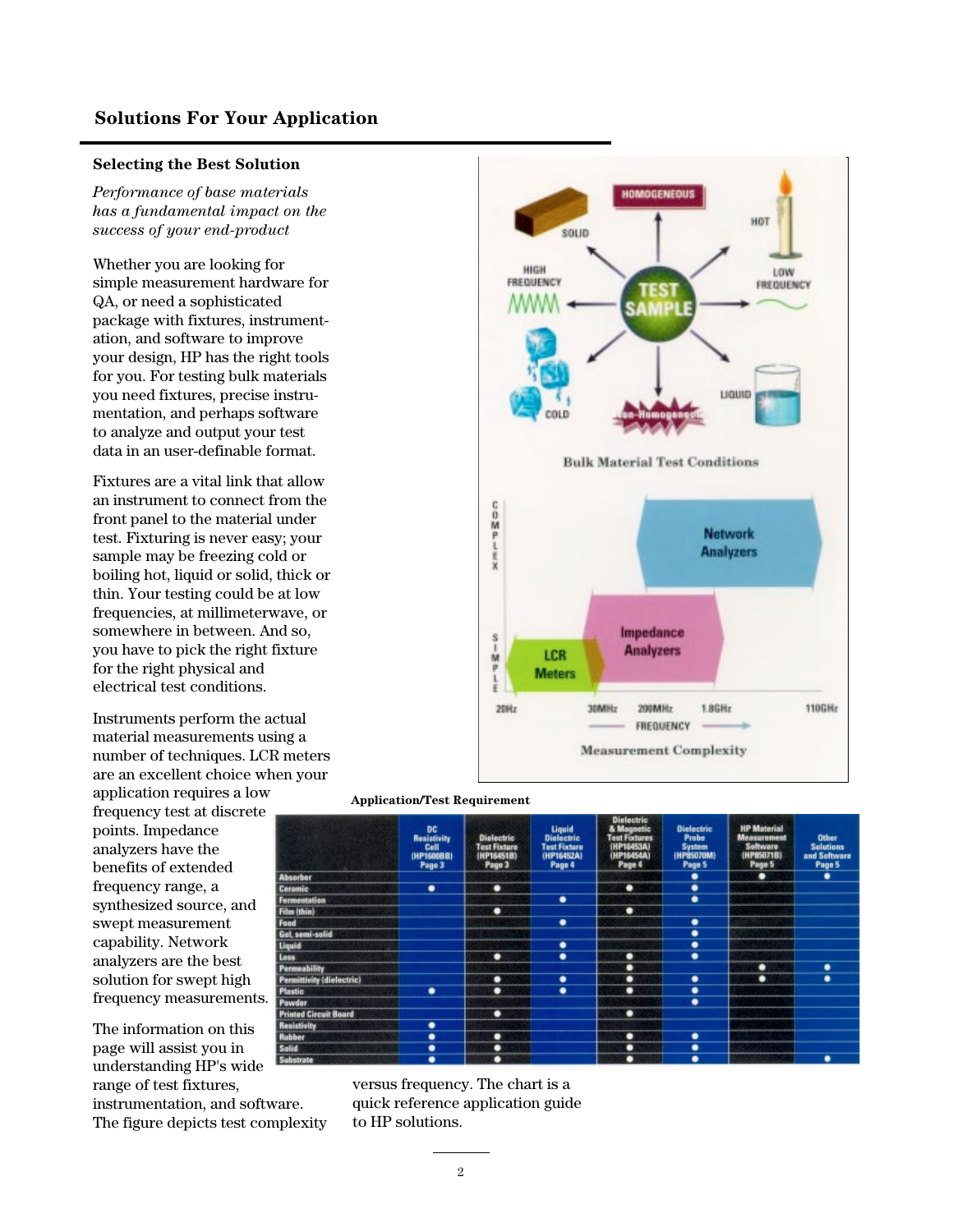#### **DC Resistivity Cell— HP 16008B**

The HP 16008B DC resistivity cell and the HP 4339B high resistance meter will make sheet material measurements of resistance, surface resistivity, and volume resistivity. The HP 4339B outputs a dc

voltage to the HP 16008B which applies it across electrodes to the material under test. The shielded test enclosure reduces ambient noise and protects the user from high voltage test conditions. Different electrode sizes are available to meet various sample flat sheet requirements. The material under test can be square or circular in shape. The HP 16008B can only be used with HP 4339B high resistance meter.

## **Key Specifications:**

**DC voltage**: 0.1 to 1000V **Resistance range**: 1 kΩ–1.6 x  $10^{16}Ω$ **Electrode size**: 26, 50, and 76 mm **Parameters**: I, R, volume resistivity, surface resistivity **Sample**: flat sheet **Thickness range**: 10 µm to 10 mm



## **Dielectric Text Fixture— HP 16451B**

The dielectric test fixture and any HP four terminal pair LCR meter/ impedance analyzer will make capacitance and dissipation factor measurements. Using a guarded parallel plate technique, the HP 16451B is ideal for making fast and routine measurements of solid flat dielectric materials. It is also well adapted for small low-loss measurements, and air-gap measurements. For the highest measurement accuracy at low frequencies the best solution is the HP 4284A precision LCR meter. For swept analysis and direct dielectric display, the HP 4194A impedance analyzer is the ideal choice. At high frequencies up to 30 MHz, the HP 4285A is highly recommended. Different electrode sizes and types are available to meet various sample requirements.



#### **Key Specifications:**

**Frequency**: 20 Hz to 30 MHz **Sample**: uniformly flat sheet **Sample thickness**: 10 µm to 10 mm **Electrode size**: 5 mm to 56 mm

**Electrode types**: direct contact, guarded

**Temperature range**: 0–55°C **Parameters**: capacitance or |ε|, loss tangent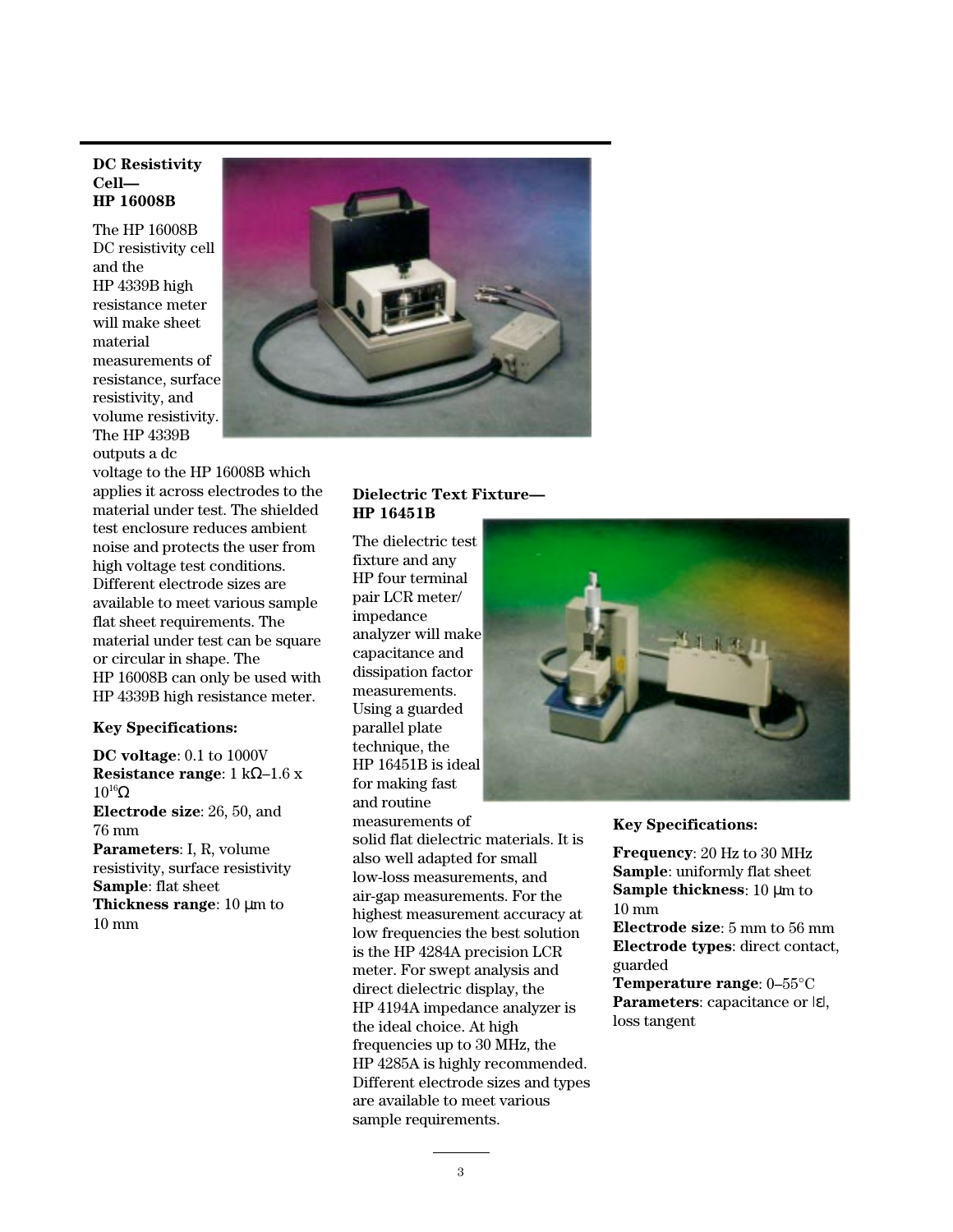## **Liquid Dielectric Test Fixture— HP 16452A**

Using the liquid dielectric test fixture with any HP four-terminal pair LCR meter or impedance analyzer allows convenient testing of liquids. With the HP 16452A you will be able to measure the permittivity and impedance characteristics of liquid materials like plastic resins, biological fluids, and petrochemical products. The fixture has inlet/outlet ports which allow continuous measurements of liquids flowing in a process monitoring environment. The internal cell allows accurate measurements to be performed on small amounts of liquid samples.

**Frequency range**: 20 Hz to 10 MHz **Sample size**: 1 ml–4 ml **Parameters**: capacitance or |ε|, loss tangent **Temperature range**: 0–150°C **Electric interface**: Four terminal

pair



**Dielectric Test Fixture— HP 16453A Magnetic Test Fixture for— HP 16454A Impedance/Material Analyzer— HP 4291A**

The HP 16453A dielectric test fixture and the HP 16454A magnetic test fixture are designed to be operated with the HP 4291A RF impedance/ material analyzer. Selectively using the proper test fixture, you will be able to measure permittivity or permeability and directly display

accurate results as a function of frequency, time, humidity, temperature, test signal level, or DC bias. Automatic Cole-Cole plotting and relaxation time measurements are available without special effort or programming.

**Frequency range**: 1 MHz to 1.8 GHz **Compatible instrument**: HP 4291A **Permittivity parameters**: |ε|, |ε'|, |ε"| **Permeability parameters**: |µ|,  $|\mu'|$ ,  $|\mu''|$ **DC bias**: ±4OVDC, ±100mA **Permittivity sample**: flat sheet **Permeability sample**: toroidal-shaped

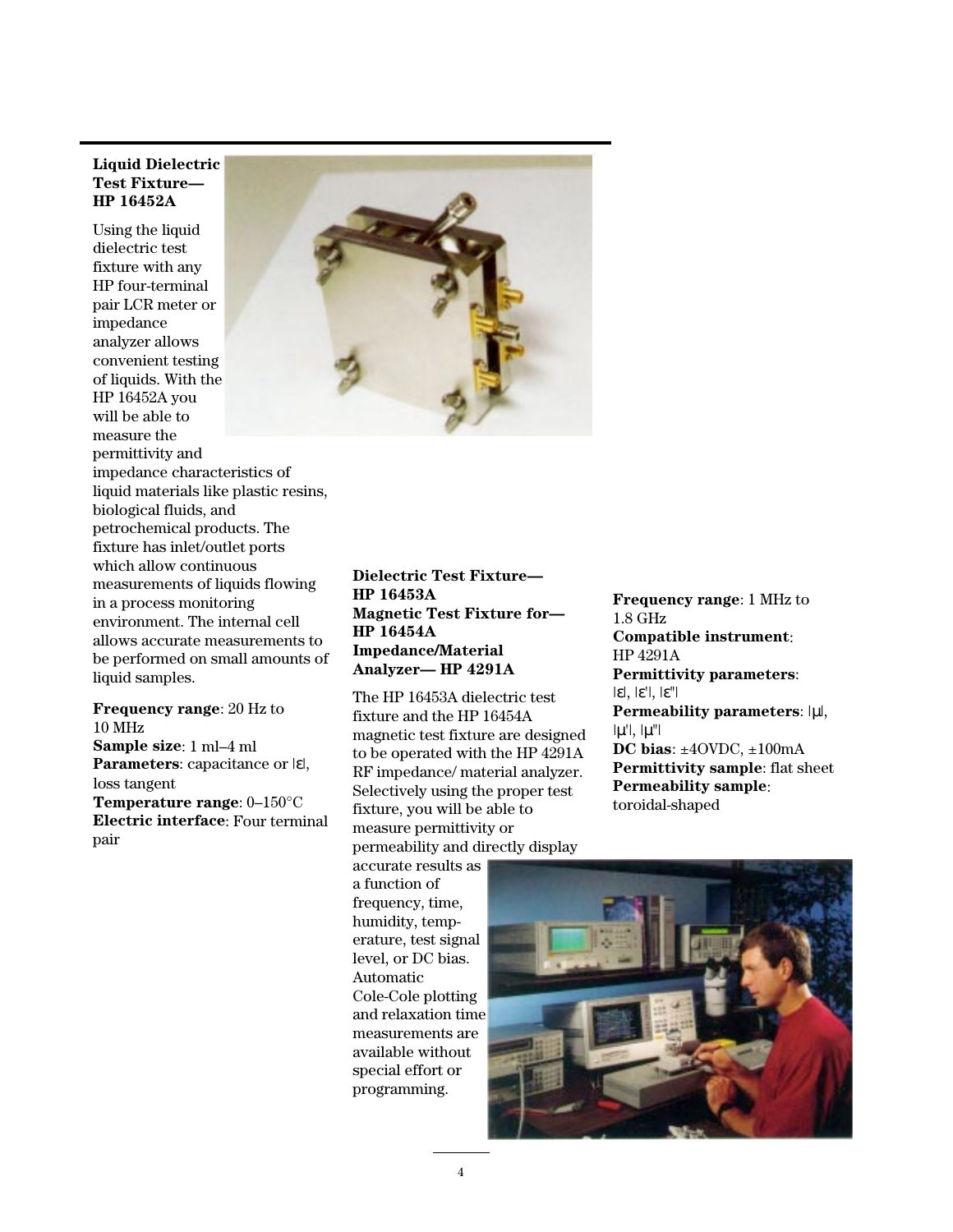## **Dielectric High-Tempurature Probe—HP 85070B Dielectric Probe System— HP 85070M**

The HP 85070B high-temperature dielectric probe kit allows you to quickly measure a variety of homogeneous liquid and semi-solid materials when using the proper HP network analyzer. The probe is designed to resist corrosive and hostile test environments with wide temperature variations. Software is included for instrument control, calibration and data analysis.

The HP 85070M is a fully configured system that includes an HP 85070B high-temperature dielectric probe, RF, or microwave analyzer, computer, software, and all necessary accessories to measure the complex dielectric constant (including loss tangent) of liquids and semi-solids. The HP 85070M can display the dielectric properties over a 3 (or 20) GHz bandwidth.

#### **Frequency range**:

200 MHz–20 GHz **Parameters**: |ε|, |ε'|, |ε"|, loss tangent **Sample**: liquid, flat solid, semi-solid **Temperature**: -40 to +200°C





# **Software and Other Solutions**

## **Materials Measurement Software—HP 85071B**

The HP 85071B materials measurement software can determine the electromagnetic properties of dielectric and magnetic materials. Small samples are machined to fill the crosssection of transmission lines and measured within the fixture. Large flat samples are placed between antennas and measured under free space conditions. The software controls a network analyzer and calculates the permittivity and permeability. Results are displayed as a function of

> frequency. Depending on the HP analyzer and fixture used, frequencies can extend from 100 MHz to 110 GHz.

**With the HP 85071B you get accurate data at all frequencies**

#### **Frequency range**: 100 MHz to 110 GHz

**Parameters**: |ε'|, |ε"|, loss tangent, |µ'|, |µ"|, cole-cole **Sample**: small flat-faced torus (coaxial transmission line) small

flat-faced brick (wavegnide) large flat parallel-faced (free space)

## **Damaskos, Inc.**

Damaskos offers a broad range of advanced designs for electromagnetic material measurements. This includes stripline cavities, coaxial lines, wavegnide platforms, coaxial compactors, high temperature wavegnide systems, free-space arch systems, and software. Contact Damaskos at (215) 358-0200 or your local HP representative for more information.

## **Innovative Measurement Solutions (IMS)**

IMS develops material test software for HP LCR meters and impedance analyzers. The soft= ware performs easy instrument control, calibration, measurements, data porting, and analysis. Contact IMS at (404) 578-8695 or your local HP representative for more information.

## **Inter-Continental Microwave, Corp. (ICM)**

1CM specializes in the design of precision test fixtures and calibration standards for standard and custom applications. They have expertise with probes for microstrip, stripline, and CPW circuits up to 50 GHz. 1CM has fixtures that interface with LCR meters, impedance analyzers, and network analyzers. Contact 1CM at (408) 727-1596 or your local HP representative for more information.